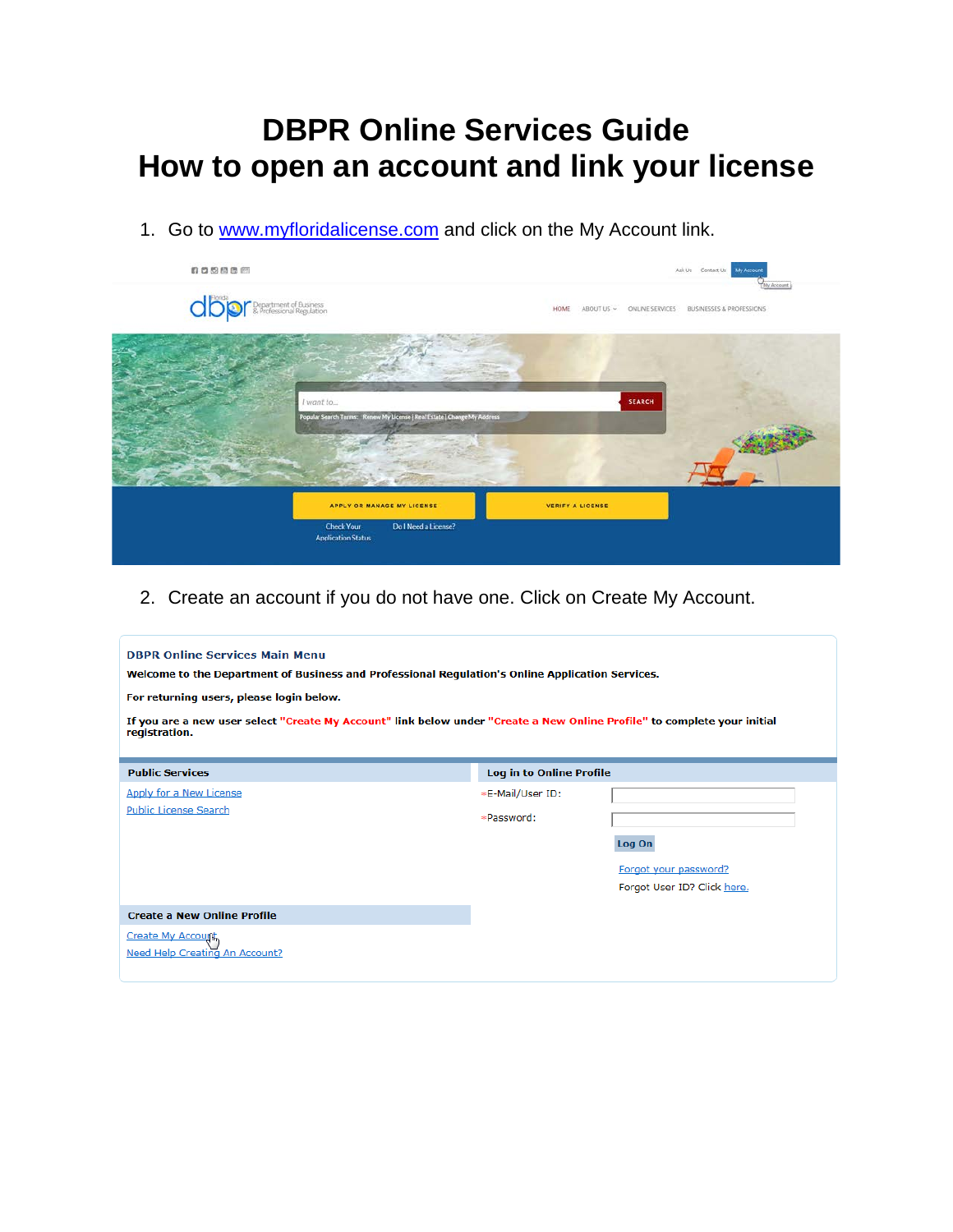3. Complete all of the required information on this page and select Next.

| Department of Business<br>& Professional Regulation                                                                                                                                                                                                                                                                         | SER<br>DBPR<br>ONLINE                                              |                              |
|-----------------------------------------------------------------------------------------------------------------------------------------------------------------------------------------------------------------------------------------------------------------------------------------------------------------------------|--------------------------------------------------------------------|------------------------------|
|                                                                                                                                                                                                                                                                                                                             |                                                                    | Logon   Contact Us           |
|                                                                                                                                                                                                                                                                                                                             |                                                                    |                              |
| <b>User Registration</b>                                                                                                                                                                                                                                                                                                    |                                                                    |                              |
| After entering all of the information requested below, you will receive an e-mail from myfloridalicense@myfloridalicense.com with<br>a temporary password. You will need this temporary password to complete your registration. If you do not receive an e-mail in a<br>short period of time please check your Spam folder. |                                                                    |                              |
| Enter your details and press "Next".                                                                                                                                                                                                                                                                                        |                                                                    |                              |
| Press "Previous" to return to the previous screen.                                                                                                                                                                                                                                                                          |                                                                    |                              |
| Press "Cancel" to cancel this registration and return to the main menu.                                                                                                                                                                                                                                                     |                                                                    |                              |
|                                                                                                                                                                                                                                                                                                                             | <b>Account Owner Contact Information</b>                           |                              |
| First Name:                                                                                                                                                                                                                                                                                                                 |                                                                    |                              |
| Middle Name:                                                                                                                                                                                                                                                                                                                |                                                                    |                              |
| Last Name:                                                                                                                                                                                                                                                                                                                  |                                                                    |                              |
|                                                                                                                                                                                                                                                                                                                             | <b>Account Login</b>                                               |                              |
| Email:                                                                                                                                                                                                                                                                                                                      |                                                                    | (e.g. name@domain.com)       |
| Confirm Email:                                                                                                                                                                                                                                                                                                              |                                                                    |                              |
| User ID:                                                                                                                                                                                                                                                                                                                    |                                                                    |                              |
| Use email address as user id:                                                                                                                                                                                                                                                                                               |                                                                    |                              |
| Or enter your own user id:                                                                                                                                                                                                                                                                                                  |                                                                    |                              |
| Password Recovery (In case you forget your password, you will be required to answer this question to obtain a new temporary password.)<br><b>Secret Ouestion:</b>                                                                                                                                                           |                                                                    |                              |
| Select a predefined question:                                                                                                                                                                                                                                                                                               |                                                                    | ◡                            |
| Or write your own question:                                                                                                                                                                                                                                                                                                 |                                                                    |                              |
| Secret Answer:                                                                                                                                                                                                                                                                                                              |                                                                    |                              |
|                                                                                                                                                                                                                                                                                                                             | Security Measures (This helps to prevent automated registrations.) |                              |
| Click the white Checkbox next to "I'm not a robot"                                                                                                                                                                                                                                                                          |                                                                    |                              |
|                                                                                                                                                                                                                                                                                                                             | I'm not a robot                                                    | reCAPTCHA<br>Privacy - Terms |
|                                                                                                                                                                                                                                                                                                                             |                                                                    | <b>Next</b><br>Cancel        |

4. Preview your information and select Save.

| <b>Preview Registration</b>                                             |                                    |  |
|-------------------------------------------------------------------------|------------------------------------|--|
| <b>Review the information below.</b>                                    |                                    |  |
| Press "Save" to save the registration information                       |                                    |  |
| Press "Edit" to modify your registration details.                       |                                    |  |
| Press "Cancel" to cancel this registration and return to the main menu. |                                    |  |
| W<br>First Name:                                                        | <b>John</b>                        |  |
| Middle Name:                                                            |                                    |  |
| Last Name:                                                              | <b>Doe</b>                         |  |
| E-mail:                                                                 | youremailaddress@domain.com        |  |
| UserId:                                                                 | youremailaddress@domain.com        |  |
| Secret Question:                                                        | What is your mother's maiden name? |  |
| Secret Answer:                                                          | Doe                                |  |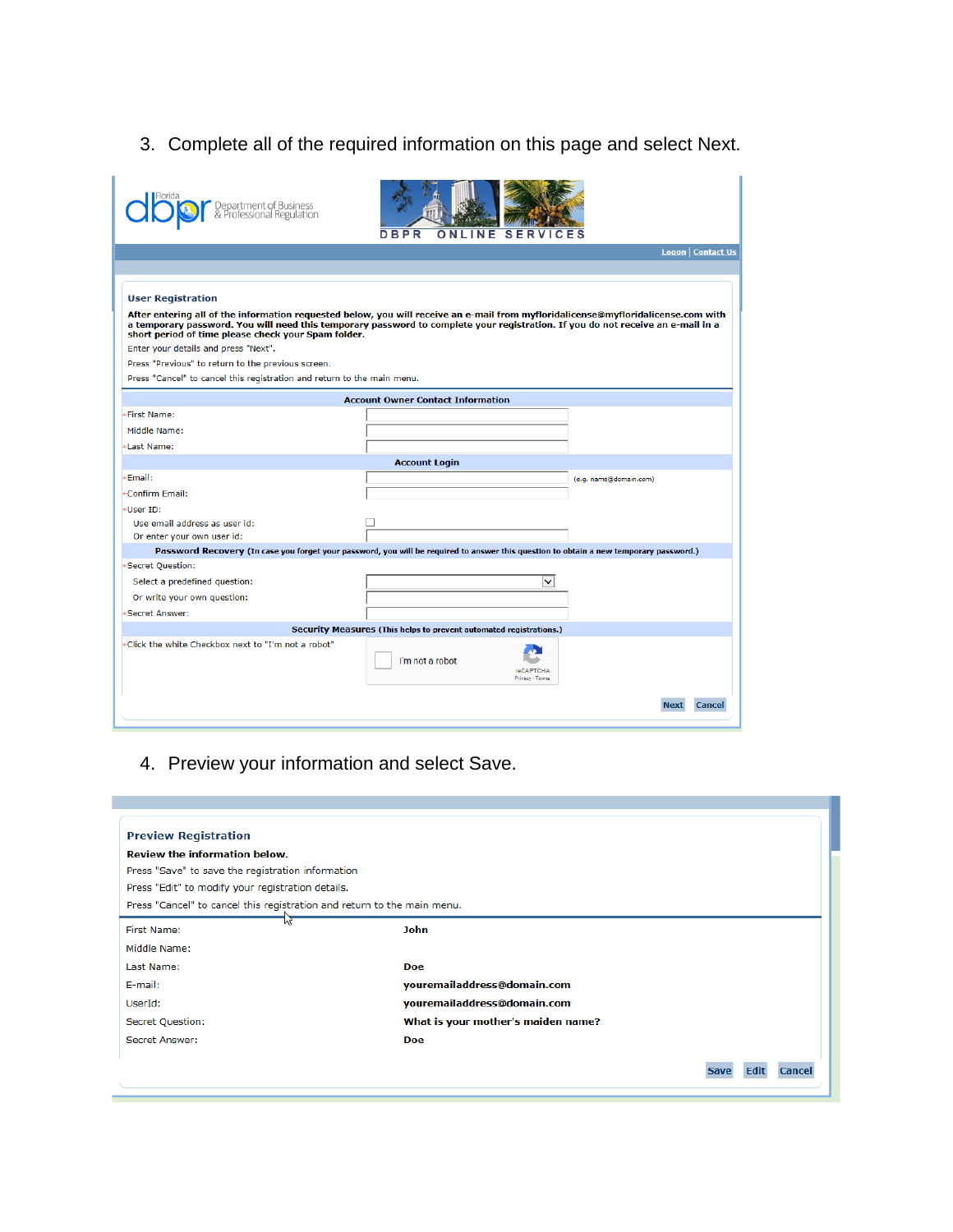5. You will receive an email with a temporary password and select Return

| Department of Business<br>& Professional Regulation                                                                                                                              | <b>ONLINE SERVICES</b><br><b>DBPR</b> |  |
|----------------------------------------------------------------------------------------------------------------------------------------------------------------------------------|---------------------------------------|--|
|                                                                                                                                                                                  | <b>Logon   Contact Us</b>             |  |
|                                                                                                                                                                                  |                                       |  |
| <b>User Registration - Temporary Password Issued</b>                                                                                                                             |                                       |  |
| A temporary password has been issued and sent to you via e-mail with the instructions on how to proceed. You will need this temporary<br>password to complete your registration. |                                       |  |
| Trouble receiving e-mail from us? Your e-mail filter may have routed the e-mail to your spam or junk folder.                                                                     |                                       |  |
|                                                                                                                                                                                  | Retur                                 |  |

6. This will take you back to the DBPR Online Services Log In page. Log into your account by using the User ID and Password that was in the email you received.

| Welcome to the Department of Business and Professional Regulation's Online Application Services.<br>For returning users, please login below.<br>If you are a new user select "Create My Account" link below under "Create a New Online Profile" to complete your initial<br>registration. |                          |                             |  |  |
|-------------------------------------------------------------------------------------------------------------------------------------------------------------------------------------------------------------------------------------------------------------------------------------------|--------------------------|-----------------------------|--|--|
| <b>Public Services</b>                                                                                                                                                                                                                                                                    | Log in to Online Profile |                             |  |  |
| Apply for a New License                                                                                                                                                                                                                                                                   | *E-Mail/User ID:         | vouremailaddress@domain.com |  |  |
| <b>Public License Search</b>                                                                                                                                                                                                                                                              | *Password:               | <br>۰                       |  |  |
| File a Complaint                                                                                                                                                                                                                                                                          |                          | Log Qn                      |  |  |
|                                                                                                                                                                                                                                                                                           |                          | Forgot your password?       |  |  |
|                                                                                                                                                                                                                                                                                           |                          | Forgot User ID? Click here. |  |  |
|                                                                                                                                                                                                                                                                                           |                          |                             |  |  |
|                                                                                                                                                                                                                                                                                           |                          |                             |  |  |
| <b>Create a New Online Profile</b><br><b>Create My Account</b>                                                                                                                                                                                                                            |                          |                             |  |  |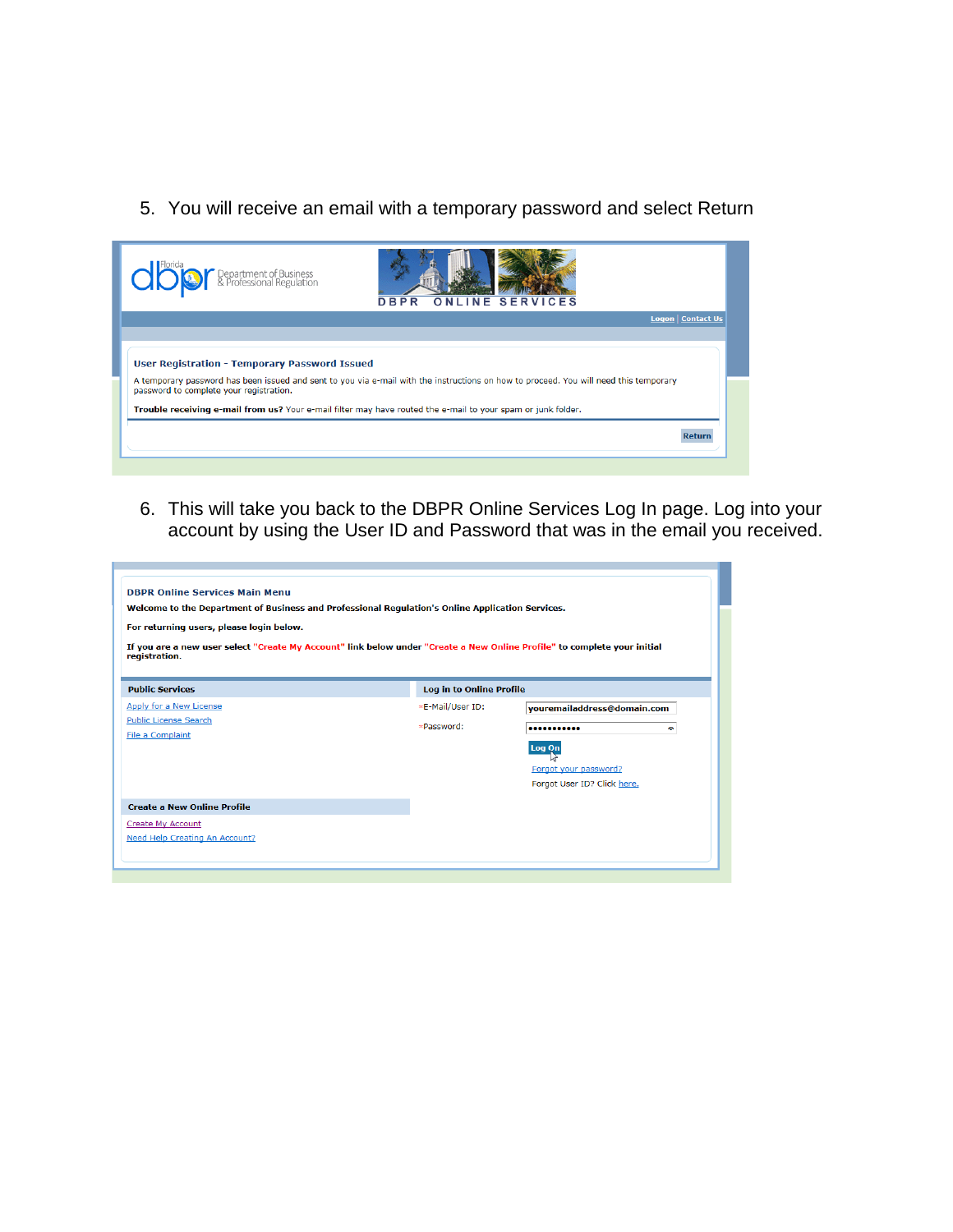# 7. Reset your password to continue.

| <b>Update Default Registration Information</b>                                                                                                                                                               |             |  |  |  |
|--------------------------------------------------------------------------------------------------------------------------------------------------------------------------------------------------------------|-------------|--|--|--|
| Enter the temporary password you received via email in the "Temporary Password" field. Enter your new password in the "New Password" field<br>and in the "Confirm Password" field. Press "Save" to continue. |             |  |  |  |
| Your new password must contain the following:                                                                                                                                                                |             |  |  |  |
| a minimum of (8) characters                                                                                                                                                                                  |             |  |  |  |
| must not be the same as your user id                                                                                                                                                                         |             |  |  |  |
| must not be a variation of your user id                                                                                                                                                                      |             |  |  |  |
| *Temporary Password:                                                                                                                                                                                         |             |  |  |  |
| New Password:                                                                                                                                                                                                |             |  |  |  |
| ⊧Confirm Password:                                                                                                                                                                                           |             |  |  |  |
|                                                                                                                                                                                                              | <b>Save</b> |  |  |  |
|                                                                                                                                                                                                              |             |  |  |  |

8. Link your license or licenses to your account so select Yes on this page.

|                                                                                                                                                   | marketing out me wasse |  |
|---------------------------------------------------------------------------------------------------------------------------------------------------|------------------------|--|
|                                                                                                                                                   |                        |  |
|                                                                                                                                                   |                        |  |
| Link an Existing License to My Account                                                                                                            |                        |  |
|                                                                                                                                                   |                        |  |
| If you have a license with the Department of Business and Professional Regulation and would like it associated with this account select "Yes". If |                        |  |
|                                                                                                                                                   |                        |  |
| this is your first time applying for a license select "No".                                                                                       |                        |  |
|                                                                                                                                                   |                        |  |
| Do you wish to link your existing license to this account?                                                                                        |                        |  |
|                                                                                                                                                   |                        |  |
|                                                                                                                                                   |                        |  |
|                                                                                                                                                   |                        |  |
|                                                                                                                                                   |                        |  |
|                                                                                                                                                   |                        |  |

# 9. Select Yacht & Ship from the dropdown list.

| Department of Business<br>& Professional Regulation                                                                                                          | DBPR<br>S F                                                                                                                                                                                                                                                                                                                                                                                                                                                                                                                                                                                                                                                          |                                                                                 |
|--------------------------------------------------------------------------------------------------------------------------------------------------------------|----------------------------------------------------------------------------------------------------------------------------------------------------------------------------------------------------------------------------------------------------------------------------------------------------------------------------------------------------------------------------------------------------------------------------------------------------------------------------------------------------------------------------------------------------------------------------------------------------------------------------------------------------------------------|---------------------------------------------------------------------------------|
|                                                                                                                                                              |                                                                                                                                                                                                                                                                                                                                                                                                                                                                                                                                                                                                                                                                      | Main Menu   Update Profile   Logoff   Contact Us                                |
|                                                                                                                                                              |                                                                                                                                                                                                                                                                                                                                                                                                                                                                                                                                                                                                                                                                      | Logged in as                                                                    |
| Link an Existing License to My Account - Select Profession/Business                                                                                          | The license you are about to link will be associated with the e-mail account that you created. Only the person who knows this<br>e-mail address and password combination will be able to maintain online activities for this license.<br>Select your profession or business area from the drop down menu and press "Next" to continue.                                                                                                                                                                                                                                                                                                                               |                                                                                 |
| Press "Cancel" to return to the Main Menu.                                                                                                                   |                                                                                                                                                                                                                                                                                                                                                                                                                                                                                                                                                                                                                                                                      |                                                                                 |
| Profession/Business:                                                                                                                                         | <b>Boxing, Kickboxing and Mixed Martial Arts</b><br><b>Building Code Administrators and Inspectors</b><br><b>Child Labor</b><br><b>Community Association Managers</b><br><b>Condominium Financial Institution Reporting</b><br>Condominiums, Cooperatives, Timeshares, & Multi-Site Timeshares                                                                                                                                                                                                                                                                                                                                                                       | <b>Next</b><br><b>Cancel</b>                                                    |
| <b>The Sta</b><br>ad in response to a public-records request, do not send electronic m<br>v have one. The emails provided may be used for official communica | <b>Construction Industry Licensing</b><br><b>Cosmetology</b><br><b>Drugs, Devices and Cosmetics Program</b><br><b>Electrical Contractors Licensing</b><br><b>Elevator Safety</b><br><b>Employee Leasing Companies</b><br><b>Engineers</b><br><b>Farm Labor</b><br><b>Geologists</b><br><b>Home Inspectors</b><br><b>Homeowners' Associations</b><br><b>Hotels and Restaurants</b><br><b>Labor Organization</b><br><b>Landscape Architecture</b><br><b>Mobile Homes</b><br><b>Mold-Related Services</b><br><b>Pari-Mutuel Wagering</b><br>Pari-Mutuel Wagering - Slots<br><b>Pilot Commissioners</b><br><b>Real Estate Appraisal</b><br><b>Real Estate Commission</b> | act 850.487.1395. *Pursuant to Section<br>please provide the Department with an |
|                                                                                                                                                              | <b>Talent Agents</b><br><b>Veterinary Medicine</b><br>Yacht & Ship                                                                                                                                                                                                                                                                                                                                                                                                                                                                                                                                                                                                   |                                                                                 |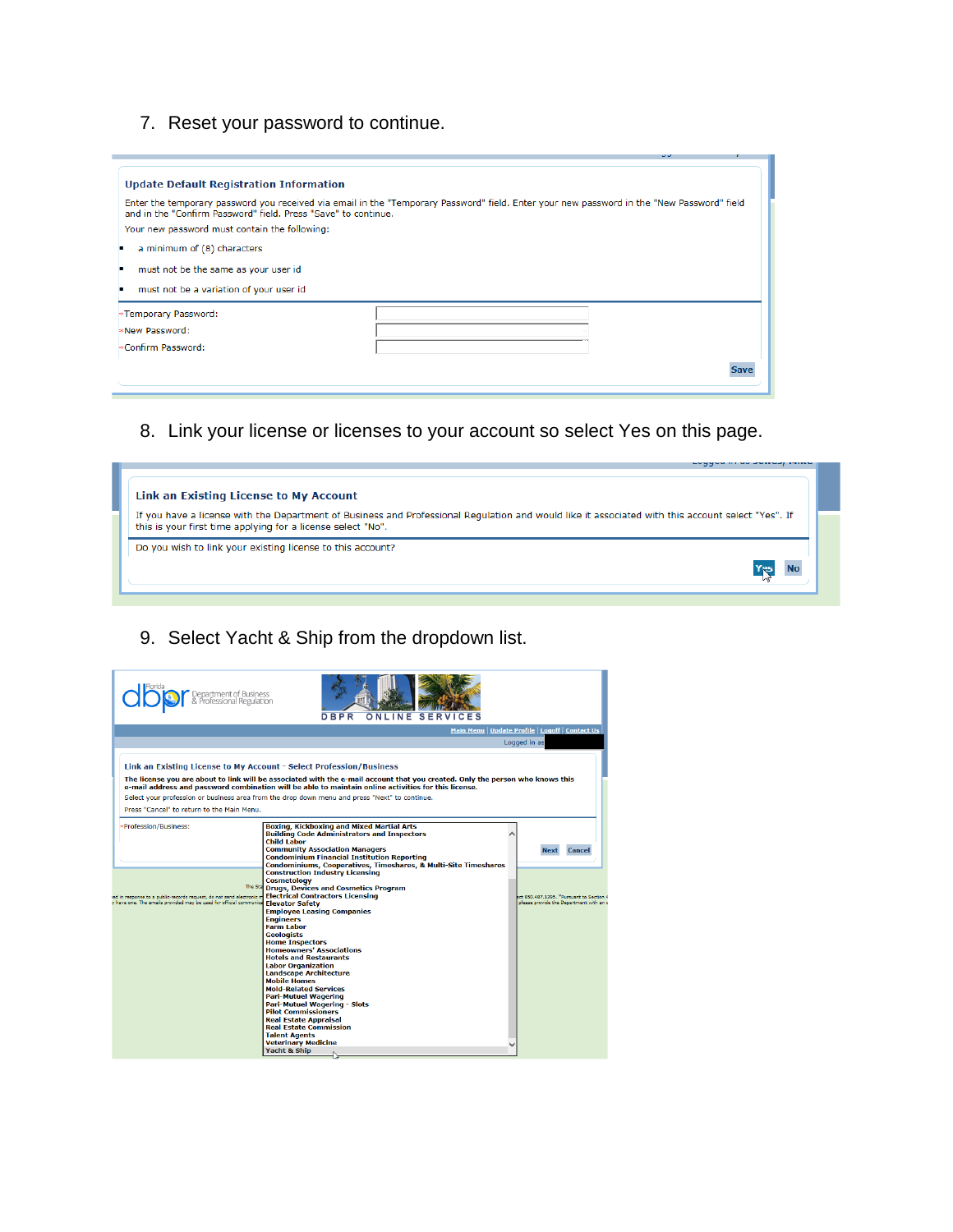# 10. Enter your license number.

| Link an Existing License to My Account - Select License<br>The license you are about to link will be associated with the e-mail account that you created. Only the person who knows this<br>e-mail address and password combination will be able to maintain online activities for this license.<br>Select the License Type from the drop down menu and then enter the License Number of the license to be linked to this account.<br>Press "Next" to continue.<br>Press "Cancel" to return to the Main Menu. |                                                     |      |     |                 |                                                  | Logged in as |  |
|---------------------------------------------------------------------------------------------------------------------------------------------------------------------------------------------------------------------------------------------------------------------------------------------------------------------------------------------------------------------------------------------------------------------------------------------------------------------------------------------------------------|-----------------------------------------------------|------|-----|-----------------|--------------------------------------------------|--------------|--|
|                                                                                                                                                                                                                                                                                                                                                                                                                                                                                                               |                                                     |      |     |                 | Main Menu   Update Profile   Logoff   Contact Us |              |  |
|                                                                                                                                                                                                                                                                                                                                                                                                                                                                                                               | Department of Business<br>& Professional Regulation | DBPR | INF | <b>SERVICES</b> |                                                  |              |  |

11.Enter the Initial Activation Code and I'm not a robot security check and click next. Your activation code is the last 4 numbers of your social security number.

| Department of Business<br>& Professional Regulatior                                                                                                                       | DBPR<br>ONLINE<br><b>SERVICES</b>                                                                                                                                                                                                                                                                                                                                                                                                                                                                                                                                                                                                                                                                                                                                                                                                                       |
|---------------------------------------------------------------------------------------------------------------------------------------------------------------------------|---------------------------------------------------------------------------------------------------------------------------------------------------------------------------------------------------------------------------------------------------------------------------------------------------------------------------------------------------------------------------------------------------------------------------------------------------------------------------------------------------------------------------------------------------------------------------------------------------------------------------------------------------------------------------------------------------------------------------------------------------------------------------------------------------------------------------------------------------------|
|                                                                                                                                                                           | Main Menu   Update Profile   Logoff   Contact Us                                                                                                                                                                                                                                                                                                                                                                                                                                                                                                                                                                                                                                                                                                                                                                                                        |
|                                                                                                                                                                           | Logged in as                                                                                                                                                                                                                                                                                                                                                                                                                                                                                                                                                                                                                                                                                                                                                                                                                                            |
| Link an Existing License to My Account - Security Measures<br>Enter the required data and press "Next" to continue.<br>Press "Previous" to return to the previous screen. |                                                                                                                                                                                                                                                                                                                                                                                                                                                                                                                                                                                                                                                                                                                                                                                                                                                         |
|                                                                                                                                                                           | Initial Activation Code (Hint: This may be the last four digits of your Social Security Number or Federal Employer Identification Number)<br>PLEASE NOTE: Some individuals may have been assigned an Activation Code instead of the last four digits of their Social Security<br>Number or Federal Employer Identification Number. Your activation code can be located on the back of your renewal notice. If your<br>SSN or FEIN does not match the Activation Code on file, please contact our Customer Contact Center at 850.487.1395 or email<br>Customer Contact Center. The Call Center staff will be able to provide you with your Activation Code.<br>For Professional Engineers, please contact the Florida Engineers Management Corporation at 850.521.0500 for assistance if your<br>SSN or FEIN does not match the Activation Code on file. |
| <b>Initial Activation Code:</b><br>(Hint: This may be the last four digits of your Social Security<br><b>Number or Federal Employer Identification Number)</b>            |                                                                                                                                                                                                                                                                                                                                                                                                                                                                                                                                                                                                                                                                                                                                                                                                                                                         |
|                                                                                                                                                                           | Security Check (This helps to prevent automated registrations.)                                                                                                                                                                                                                                                                                                                                                                                                                                                                                                                                                                                                                                                                                                                                                                                         |
|                                                                                                                                                                           | I'm not a robot<br><b>reCAPTCHA</b><br>Privacy - Terms                                                                                                                                                                                                                                                                                                                                                                                                                                                                                                                                                                                                                                                                                                                                                                                                  |
|                                                                                                                                                                           | <b>Previous</b><br>Cance                                                                                                                                                                                                                                                                                                                                                                                                                                                                                                                                                                                                                                                                                                                                                                                                                                |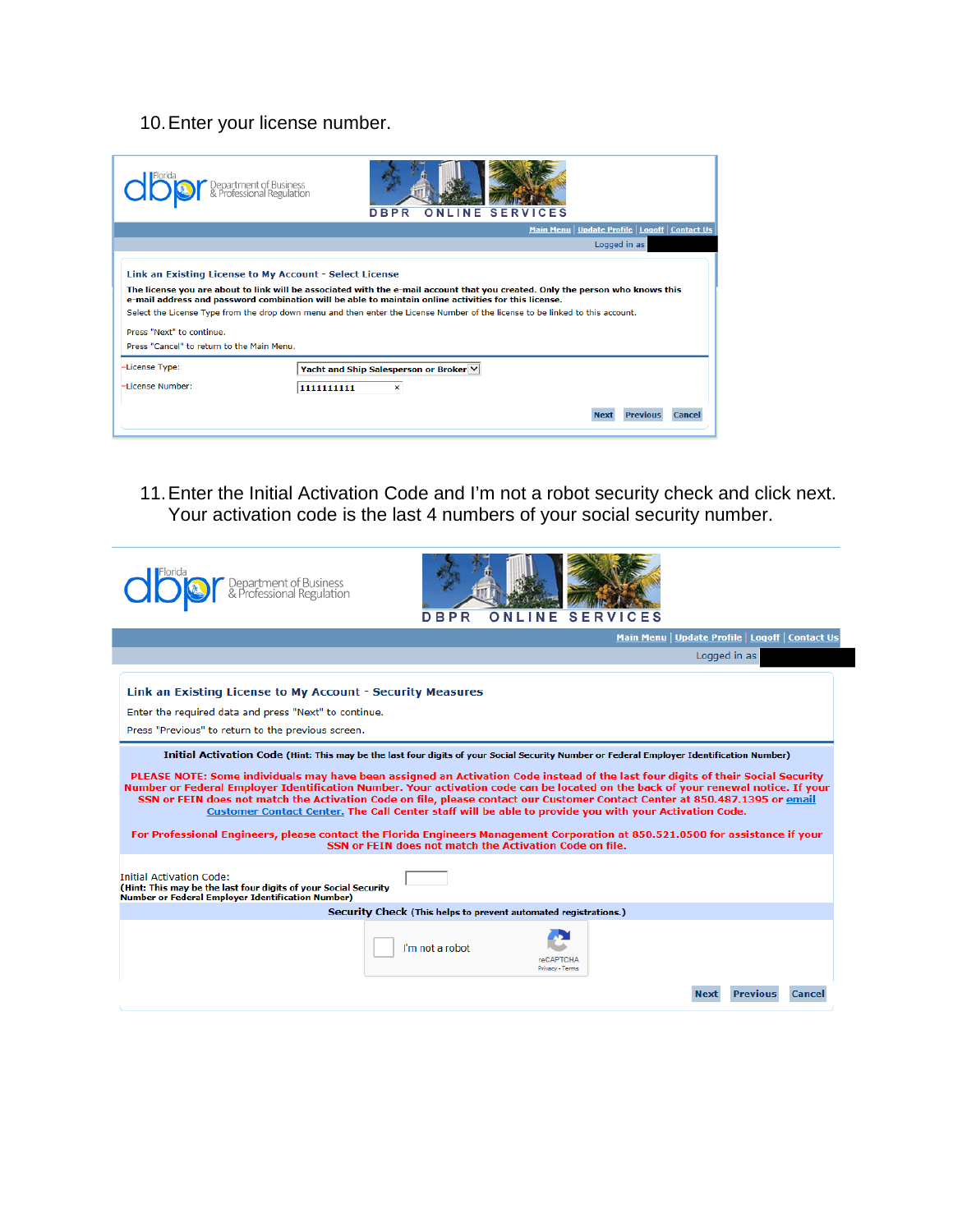### 12.Then select the add button.

| Department of Business<br>& Professional Regulation                                                                                                                                                                                           | DBPR<br><b>SERVICES</b><br>N F                                                                                                                                                                                                       |
|-----------------------------------------------------------------------------------------------------------------------------------------------------------------------------------------------------------------------------------------------|--------------------------------------------------------------------------------------------------------------------------------------------------------------------------------------------------------------------------------------|
|                                                                                                                                                                                                                                               | Main Menu   Update Profile   Logoff   Contact Us                                                                                                                                                                                     |
|                                                                                                                                                                                                                                               | Logged in as                                                                                                                                                                                                                         |
| Link an Existing License to My Account - Preview<br>Press "Add" to add these licenses to your account.<br>Press "Previous" to return to the previous screen.<br>Press "Cancel" to return to the Main Menu.<br>Indiv / Org<br>Number:<br>Name: | The license you are about to link will be associated with the e-mail account that you created. Only the person who knows this<br>e-mail address and password combination will be able to maintain online activities on this license. |
| <b>License Type:</b>                                                                                                                                                                                                                          | <b>License Number:</b>                                                                                                                                                                                                               |
| Yacht and Ship Salesperson or Broker                                                                                                                                                                                                          | <b>Previous</b><br><b>Cancel</b><br>Add                                                                                                                                                                                              |

13.Then click the Next button.

| Link an Existing License to My Account - Confirmation<br>Congratulations! You have successfully linked your license(s).                                                                                                                                                                                                                                                     |  |
|-----------------------------------------------------------------------------------------------------------------------------------------------------------------------------------------------------------------------------------------------------------------------------------------------------------------------------------------------------------------------------|--|
| You will now be able to perform the following functions (if applicable):<br>• Renew<br>• Make Payments<br>• Update an Address<br>• Apply for Additional License(s)<br>• View Continuing Education<br>• Real Estate - Maintain Relationships (Add/Delete Associates)<br>• Slot Machine Business Entity - Maintain Relationships (Add/Delete Officers/Directors/Shareholders) |  |
| Press "Next" to continue.                                                                                                                                                                                                                                                                                                                                                   |  |
| <b>Next</b>                                                                                                                                                                                                                                                                                                                                                                 |  |

14.This will take you back to Main Menu and you will see your project listed under License Linked to My Online Services Account. Click on the License to get to the license menu.

#### **Main Menu**

Press the hyperlink for the function you wish to perform or the license you wish to review/maintain.

| <b>Functions</b>                       | Licensee Permit with Pending Renewals - Click each to renew |
|----------------------------------------|-------------------------------------------------------------|
| Apply for a New License                | Exp. Date:<br>Yacht and Ship                                |
| <b>View User Profile</b>               | Salesperson                                                 |
| Make an Online Payment                 | <b>Licenses Linked to My Online Services Account</b>        |
| Link an Existing License to My Account | Select a license below to renew/maintain:                   |
| <b>Application Status Inquiry</b>      | Yacht and Ship Salesperson                                  |
|                                        |                                                             |
|                                        |                                                             |